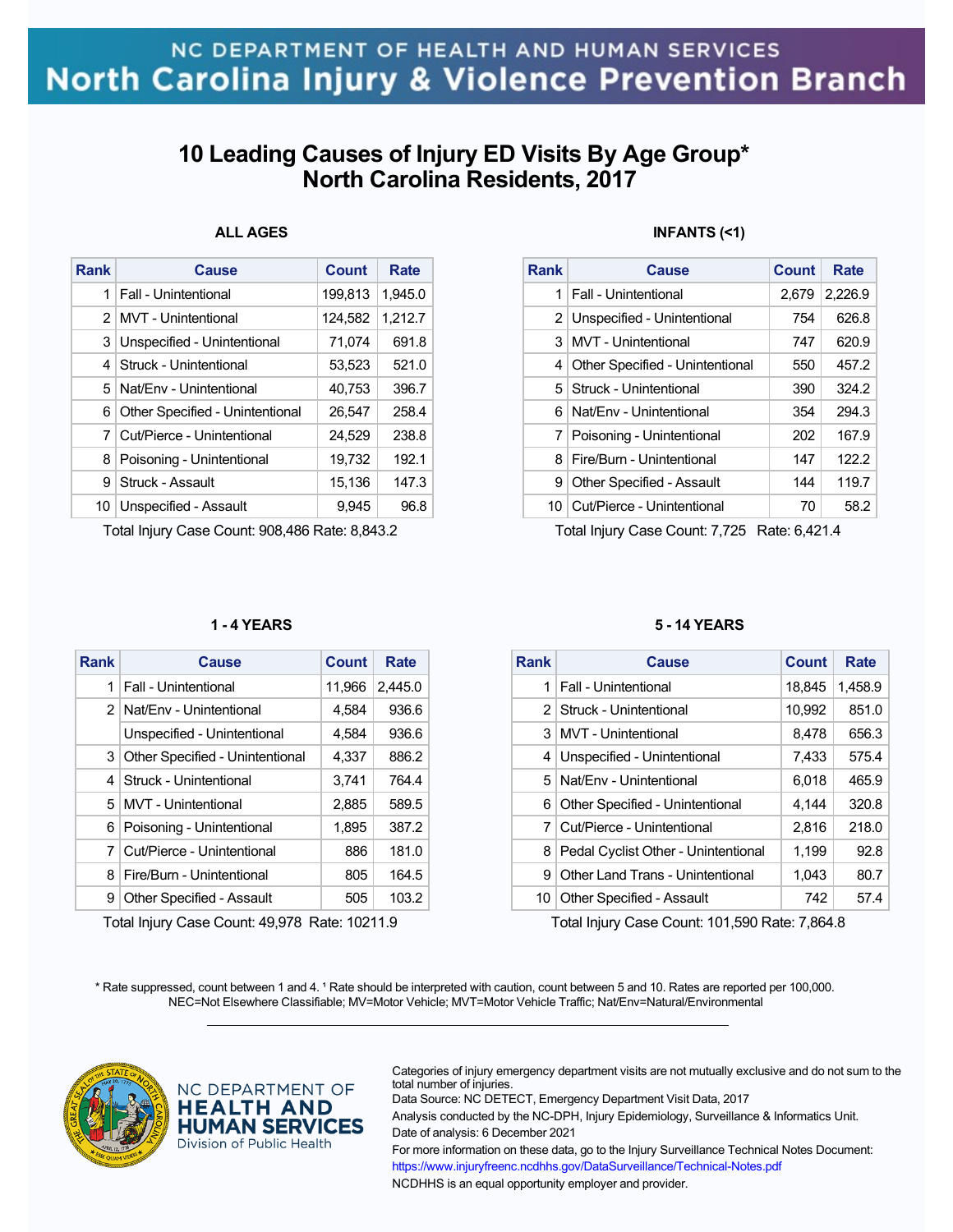## **10 Leading Causes of Injury ED Visits By Age Group\* North Carolina Residents, 2017**

### **15 - 24 YEARS**

| Rank | Cause                           | Count  | Rate    |
|------|---------------------------------|--------|---------|
| 1    | MVT - Unintentional             | 28,287 | 2.059.6 |
|      | 2 Fall - Unintentional          | 13,138 | 956.6   |
| 3    | Struck - Unintentional          | 10,548 | 768.0   |
| 4    | Unspecified - Unintentional     | 10.518 | 765.8   |
| 5.   | Nat/Env - Unintentional         | 5,481  | 399.1   |
| 6    | Cut/Pierce - Unintentional      | 4.697  | 342.0   |
| 7    | Struck - Assault                | 4.012  | 292.1   |
| 8    | Other Specified - Unintentional | 3,420  | 249.0   |
| 9    | Poisoning - Unintentional       | 2,844  | 207.1   |
| 10   | Unspecified - Assault           | 2,495  | 181.7   |

Total Injury Case Count: 139,580 Rate: 10162.8

### **45 - 64 YEARS**

| Rank           | Cause                           | <b>Count</b> | Rate    |
|----------------|---------------------------------|--------------|---------|
| 1              | Fall - Unintentional            | 44,111       | 1.629.4 |
| 2              | MVT - Unintentional             | 28,129       | 1,039.1 |
| 3              | Unspecified - Unintentional     | 16,274       | 601.1   |
| 4              | Nat/Fny - Unintentional         | 8,972        | 331.4   |
| 5 <sup>1</sup> | Struck - Unintentional          | 8,645        | 319.3   |
| 6              | Cut/Pierce - Unintentional      | 5,328        | 196.8   |
| 7              | Other Specified - Unintentional | 4.585        | 169.4   |
| 8              | Poisoning - Unintentional       | 4,470        | 165.1   |
| 9              | Struck - Assault                | 3,006        | 111.0   |
| 10             | Unspecified - Assault           | 2,141        | 79.1    |

Total Injury Case Count: 193,435 Rate: 7,145.3

**HEALTH AND HUMAN SERVICES** Division of Public Health

### **25 - 44 YEARS**

| <b>Rank</b>    | Cause                           | Count  | Rate    |
|----------------|---------------------------------|--------|---------|
| 1              | <b>MVT</b> - Unintentional      | 46,507 | 1,747.8 |
|                | 2   Fall - Unintentional        | 30,563 | 1,148.6 |
| 3              | Unspecified - Unintentional     | 22,391 | 841.5   |
| 4              | Struck - Unintentional          | 14,165 | 532.3   |
| 5.             | Nat/Fny - Unintentional         | 11,220 | 421.7   |
| 6              | Cut/Pierce - Unintentional      | 8.676  | 326.1   |
| 7 <sup>1</sup> | Poisoning - Unintentional       | 7,247  | 272.3   |
| 8              | Struck - Assault                | 6.924  | 260.2   |
| 9              | Other Specified - Unintentional | 6,491  | 243.9   |
| 10             | Unspecified - Assault           | 4,532  | 170.3   |

Total Injury Case Count: 251,153 Rate: 9,438.6

#### **AGES 65 & OVER**

| Rank | Cause                           | Count  | Rate    |
|------|---------------------------------|--------|---------|
| 1    | Fall - Unintentional            | 78,510 | 4,815.3 |
|      | 2 MVT - Unintentional           | 9,540  | 585.1   |
| 3    | Unspecified - Unintentional     | 9,120  | 559.4   |
| 4    | Struck - Unintentional          | 5,042  | 309.2   |
|      | 5 Nat/Fny - Unintentional       | 4,124  | 252.9   |
| 6    | Other Specified - Unintentional | 3,019  | 185.2   |
|      | 7   Poisoning - Unintentional   | 2,403  | 147.4   |
| 8    | Cut/Pierce - Unintentional      | 2,056  | 126.1   |
| 9    | Struck - Assault                | 411    | 25.2    |
| 10   | Fire/Burn - Unintentional       | 407    | 25.0    |

Total Injury Case Count: 164,981 Rate: 10118.8

\* Rate suppressed, count between 1 and 4. <sup>1</sup> Rate should be interpreted with caution, count between 5 and 10. Rates are reported per 100,000. NEC=Not Elsewhere Classifiable; MV=Motor Vehicle; MVT=Motor Vehicle Traffic; Nat/Env=Natural/Environmental  $\mathcal{L}_\mathcal{L} = \{ \mathcal{L}_\mathcal{L} = \{ \mathcal{L}_\mathcal{L} = \{ \mathcal{L}_\mathcal{L} = \{ \mathcal{L}_\mathcal{L} = \{ \mathcal{L}_\mathcal{L} = \{ \mathcal{L}_\mathcal{L} = \{ \mathcal{L}_\mathcal{L} = \{ \mathcal{L}_\mathcal{L} = \{ \mathcal{L}_\mathcal{L} = \{ \mathcal{L}_\mathcal{L} = \{ \mathcal{L}_\mathcal{L} = \{ \mathcal{L}_\mathcal{L} = \{ \mathcal{L}_\mathcal{L} = \{ \mathcal{L}_\mathcal{$ 



Categories of injury emergency department visits are not mutually exclusive and do not sum to the NC DEPARTMENT OF total number of injuries. Data Source: NC DETECT, Emergency Department Visit Data, 2017

> Analysis conducted by the NC-DPH, Injury Epidemiology, Surveillance & Informatics Unit. Date of analysis: 6 December 2021

For more information on these data, go to the Injury Surveillance Technical Notes Document: https://www.injuryfreenc.ncdhhs.gov/DataSurveillance/Technical-Notes.pdf

NCDHHS is an equal opportunity employer and provider.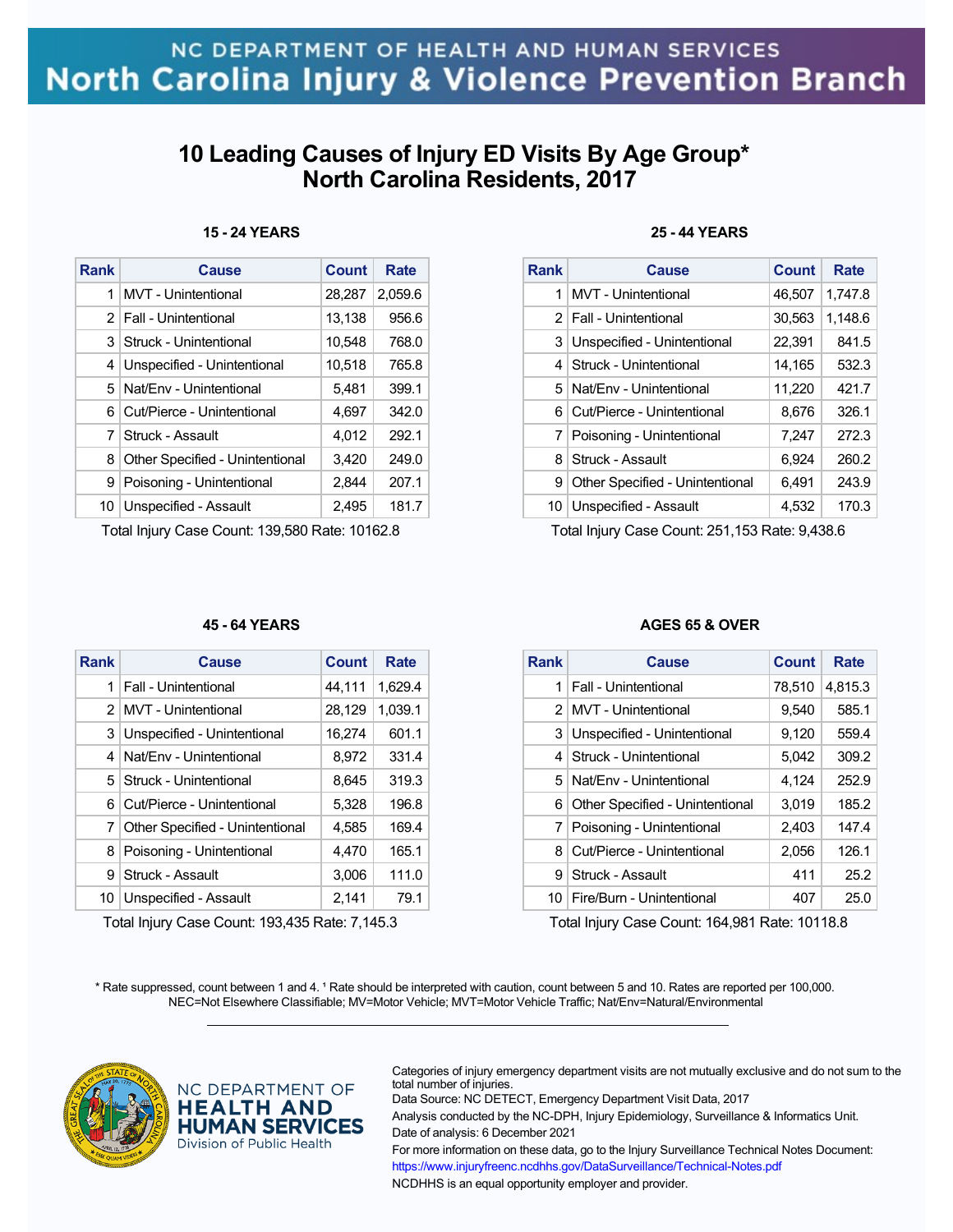## **10 Leading Causes of Injury ED Visits By Race/Ethnicity\* North Carolina Residents, 2017**

### **NON-HISPANIC WHITE**

| <b>Rank</b>    | Cause                           | <b>Count</b> | Rate    |
|----------------|---------------------------------|--------------|---------|
| 1 <sup>1</sup> | Fall - Unintentional            | 143,779      | 2.184.7 |
|                | 2   MVT - Unintentional         | 57,016       | 866.4   |
| 3              | Unspecified - Unintentional     | 42,734       | 649.3   |
|                | 4   Struck - Unintentional      | 32,760       | 497.8   |
| 5              | Nat/Env - Unintentional         | 25,057       | 380.7   |
| 6.             | Other Specified - Unintentional | 16,101       | 244.7   |
| $\overline{7}$ | Cut/Pierce - Unintentional      | 15,853       | 240.9   |
| 8              | Poisoning - Unintentional       | 13,927       | 211.6   |
| 9              | Struck - Assault                | 7,384        | 112.2   |
| 10             | Unspecified - Assault           | 5,150        | 78.3    |

Total Injury Case Count: 557,245 Rate: 8,467.3

### **NON-HISPANIC BLACK**

| <b>Rank</b> | Cause                           | Count  | Rate    |
|-------------|---------------------------------|--------|---------|
| 1           | MVT - Unintentional             | 49,941 | 2,200.0 |
|             | 2   Fall - Unintentional        | 35,341 | 1,556.8 |
| 3           | Unspecified - Unintentional     | 19,317 | 851.0   |
| 4           | Struck - Unintentional          | 13,450 | 592.5   |
| 5           | Nat/Env - Unintentional         | 10,202 | 449.4   |
| 6           | Other Specified - Unintentional | 6,501  | 286.4   |
| 7           | Struck - Assault                | 5,615  | 247.4   |
| 8           | Cut/Pierce - Unintentional      | 4,956  | 218.3   |
| 9           | Poisoning - Unintentional       | 3,823  | 168.4   |
| 10          | Unspecified - Assault           | 3,588  | 158.1   |

Total Injury Case Count: 238,341 Rate: 10499.4

### **NON-HISPANIC AMERICAN INDIAN**

| Rank           | Cause                           | Count | Rate    |
|----------------|---------------------------------|-------|---------|
| 1              | Fall - Unintentional            | 2,495 | 2,032.8 |
|                | 2   MVT - Unintentional         | 1.671 | 1,361.5 |
| 3              | Unspecified - Unintentional     | 922   | 751.2   |
| 4              | Struck - Unintentional          | 917   | 747.1   |
|                | 5 Nat/Fny - Unintentional       | 613   | 499.5   |
| 6              | Struck - Assault                | 504   | 410.6   |
| 7 <sup>1</sup> | Cut/Pierce - Unintentional      | 326   | 265.6   |
| 8              | Other Specified - Unintentional | 295   | 240.4   |
| 9              | Poisoning - Unintentional       | 277   | 225.7   |
| 10             | Unspecified - Assault           | 126   | 102.7   |

Total Injury Case Count: 12,275 Rate: 10001.2

#### **NON-HISPANIC ASIAN**

| Rank | Cause                           | <b>Count</b> | Rate  |
|------|---------------------------------|--------------|-------|
| 1    | MVT - Unintentional             | 980          | 299.4 |
|      | 2   Fall - Unintentional        | 971          | 296.7 |
|      | 3 Unspecified - Unintentional   | 327          | 99.9  |
| 4    | Struck - Unintentional          | 284          | 86.8  |
| 51   | Nat/Env - Unintentional         | 253          | 77.3  |
| 6    | Other Specified - Unintentional | 166          | 50.7  |
| 7    | Cut/Pierce - Unintentional      | 153          | 46.8  |
| 8    | Poisoning - Unintentional       | 87           | 26.6  |
| 9    | Poisoning - Self-Inflicted      | 66           | 20.2  |
|      | 10   Fire/Burn - Unintentional  | 60           | 18.3  |

Total Injury Case Count: 5,217 Rate: 1,594.1

\* Rate suppressed, count between 1 and 4. <sup>1</sup> Rate should be interpreted with caution, count between 5 and 10. Rates are reported per 100,000. NEC=Not Elsewhere Classifiable; MV=Motor Vehicle; MVT=Motor Vehicle Traffic; Nat/Env=Natural/Environmental  $\mathcal{L}_\mathcal{L} = \{ \mathcal{L}_\mathcal{L} = \{ \mathcal{L}_\mathcal{L} = \{ \mathcal{L}_\mathcal{L} = \{ \mathcal{L}_\mathcal{L} = \{ \mathcal{L}_\mathcal{L} = \{ \mathcal{L}_\mathcal{L} = \{ \mathcal{L}_\mathcal{L} = \{ \mathcal{L}_\mathcal{L} = \{ \mathcal{L}_\mathcal{L} = \{ \mathcal{L}_\mathcal{L} = \{ \mathcal{L}_\mathcal{L} = \{ \mathcal{L}_\mathcal{L} = \{ \mathcal{L}_\mathcal{L} = \{ \mathcal{L}_\mathcal{$ 



NC DEPARTMENT OF **HEALTH AND HUMAN SERVICES** Division of Public Health

Caution – race classifications changed in July 2020 for all data years Categories of injury emergency department visits are not mutually exclusive and do not sum to the total number of injuries.

Data Source: NC DETECT, Emergency Department Visit Data, 2017

Analysis conducted by the NC-DPH, Injury Epidemiology, Surveillance & Informatics Unit. Date of analysis: 6 December 2021

For more information on these data, go to the Injury Surveillance Technical Notes Document: https://www.injuryfreenc.ncdhhs.gov/DataSurveillance/Technical-Notes.pdf NCDHHS is an equal opportunity employer and provider.